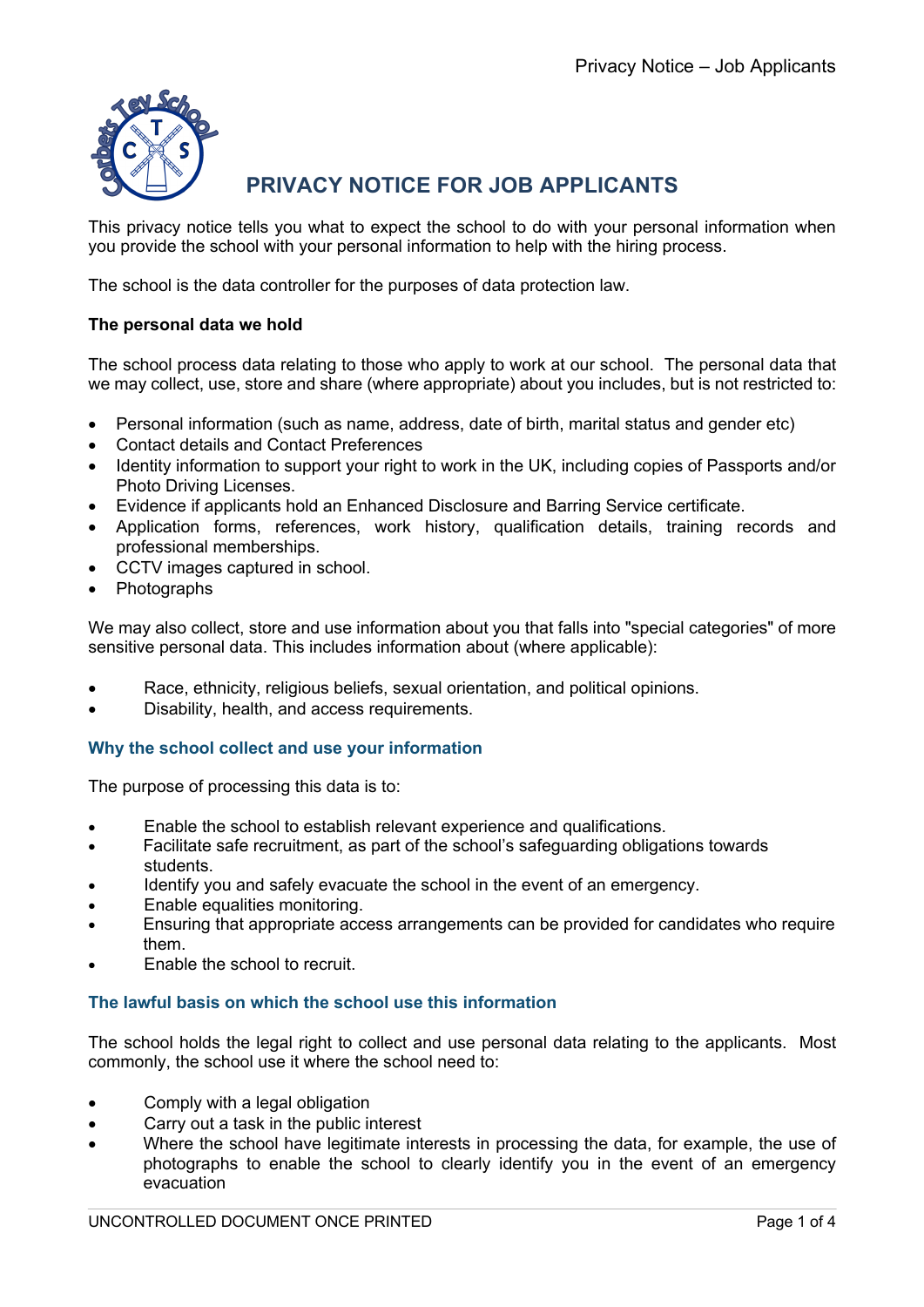Less commonly, the school may also use personal information about you where:

- You have given the school consent to use it in a certain way
- The school need to protect your vital interests (or someone else's interests)

Whilst the majority of the personal data you provide to the school is mandatory, some is provided on a voluntary basis. When collecting data, the school will inform you whether you are required to provide this data or if your consent is needed. Where consent is required, the school will provide you with specific and explicit information with regards to the reasons the data is being collected and how the data will be used.

If the school have consent to use your personal information, you have the right to remove it at any time. If you want to remove your consent, please contact the school's data protection officer.

#### **How long is your data stored for?**

Personal data we collect as part of the job application process is stored in line with our Records Retention and Deletion Policy. This is based on the Information and Records Management Society's toolkit for schools.

When this information is no longer required, we will delete your information in accordance with our Records Retention and Deletion Policy.

#### **Who the school shares applicant information with?**

The school does not share information about you with anyone without consent unless the law and school policies allow the school to do so.

Where it is legally required, or necessary (and it complies with data protection law) the school may share personal information about you with:

- The local authority to meet our legal obligations to share certain information such as, shortlisting candidates for a head teacher position.
- Suppliers and service providers to enable them to provide the service we have contracted them for, such as HR and recruitment support.
- Professional advisers and consultants
- Employment and recruitment agencies

## **Transferring data internationally**

Where we transfer personal data to a country or territory outside the European Economic Area, we will do so in accordance with data protection law.

## **Your Rights**

#### **Your right of access**

You have the right to ask the school for copies of your personal information. This right always applies and is commonly known as making a 'subject access request'. There are some exemptions, which means you may not always receive all the information the school process for example, if information is likely to cause serious harm to the physical or mental health or condition of you or any other person.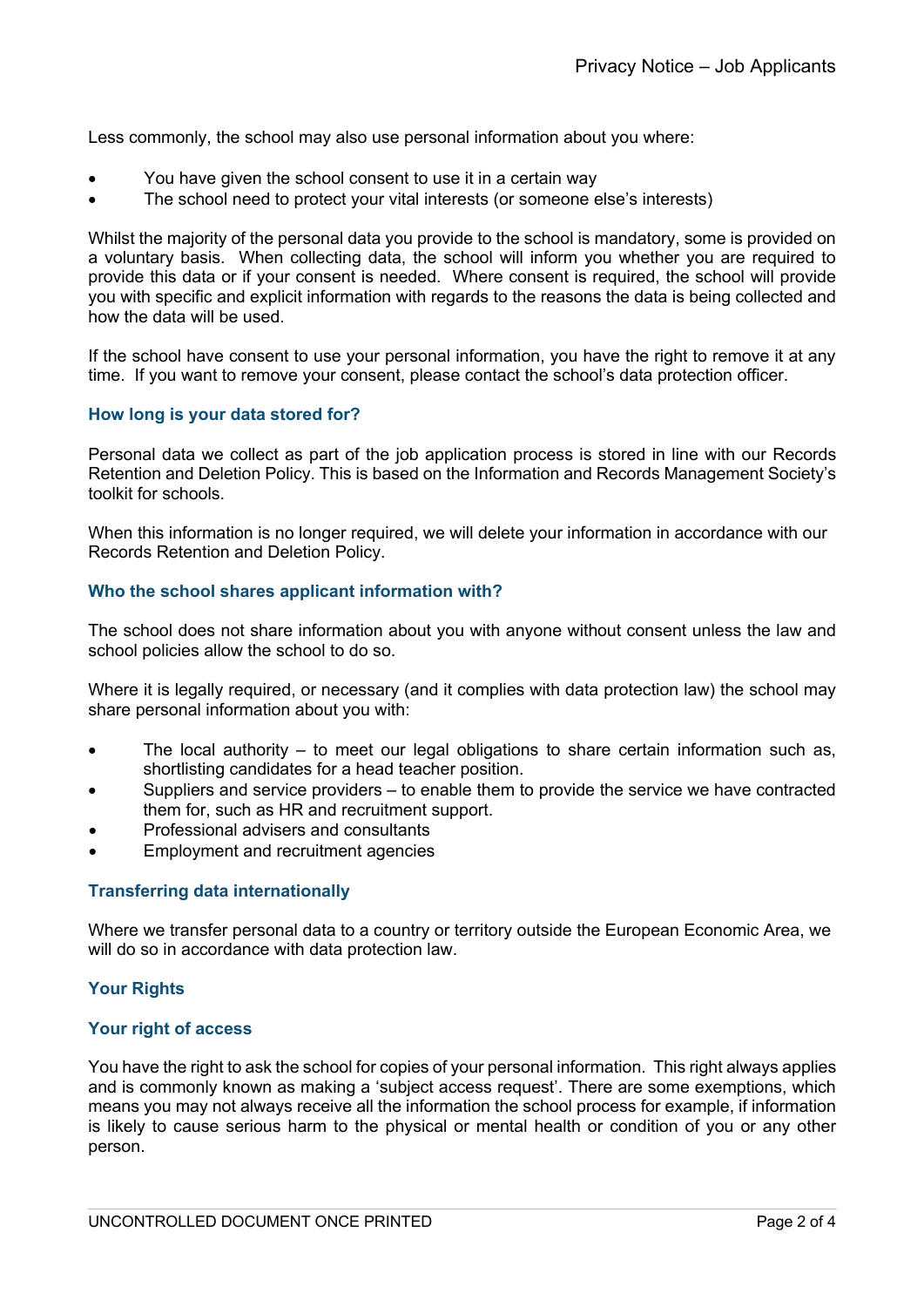Information relating to or provided by a third person who has not consented to the disclosure, including images removed or obscured may be withheld. If the school can't give you some or any of the information, the school will tell you why.

If you make a subject access request, and if the school do hold information about you the school will:

- Give you a description of it
- Tell you why the school are holding and processing it, and how long the school will keep it for
- Explain where the school got it from, if not from you
- Tell you who it has been, or will be shared with
- Let you know whether any automated decision-making is being applied to the data, and any consequences of this
- Give you a copy of the information in an intelligible form

To make a request for your personal information, please contact the school data protection officer clearly stating:

- Your name and contact details
- The Information you want
- Any details or relevant dates that will help the school process your request.

## **You also have the right to:**

- object to processing of personal data in some circumstances.
- prevent processing for the purpose of direct marketing
- object to decisions being taken by automated means
- in certain circumstances, have inaccurate personal data rectified, blocked, erased or destroyed; and
- claim compensation for damages caused by a breach of the Data Protection Regulation

Article 22 of the UK GDPR has additional rules to protect individuals from decisions made solely for the purpose of automated decision-making and profiling. The school does not carry out any automated decision-making and/or profiling on the workforce.

## **Contact Us**

If you have any queries about how your personal information is handled contact the school Data Protection Officer at dpo@corbetstey.havering.sch.uk

## **Complaints**

We take any complaints about the collection and use of personal information very seriously.

If you think that the collection or use of your personal information is unfair, misleading or inappropriate, or have any other concern about our data processing, please raise this with us in the first instance.

To make a complaint, please contact our Data Protection Officer.

Alternatively, for independent advice about data protection, privacy and data sharing issues and to make a complaint you can also contact the Information Commissioner's Office:

- Report a concern online
- Call 0303 123 1113